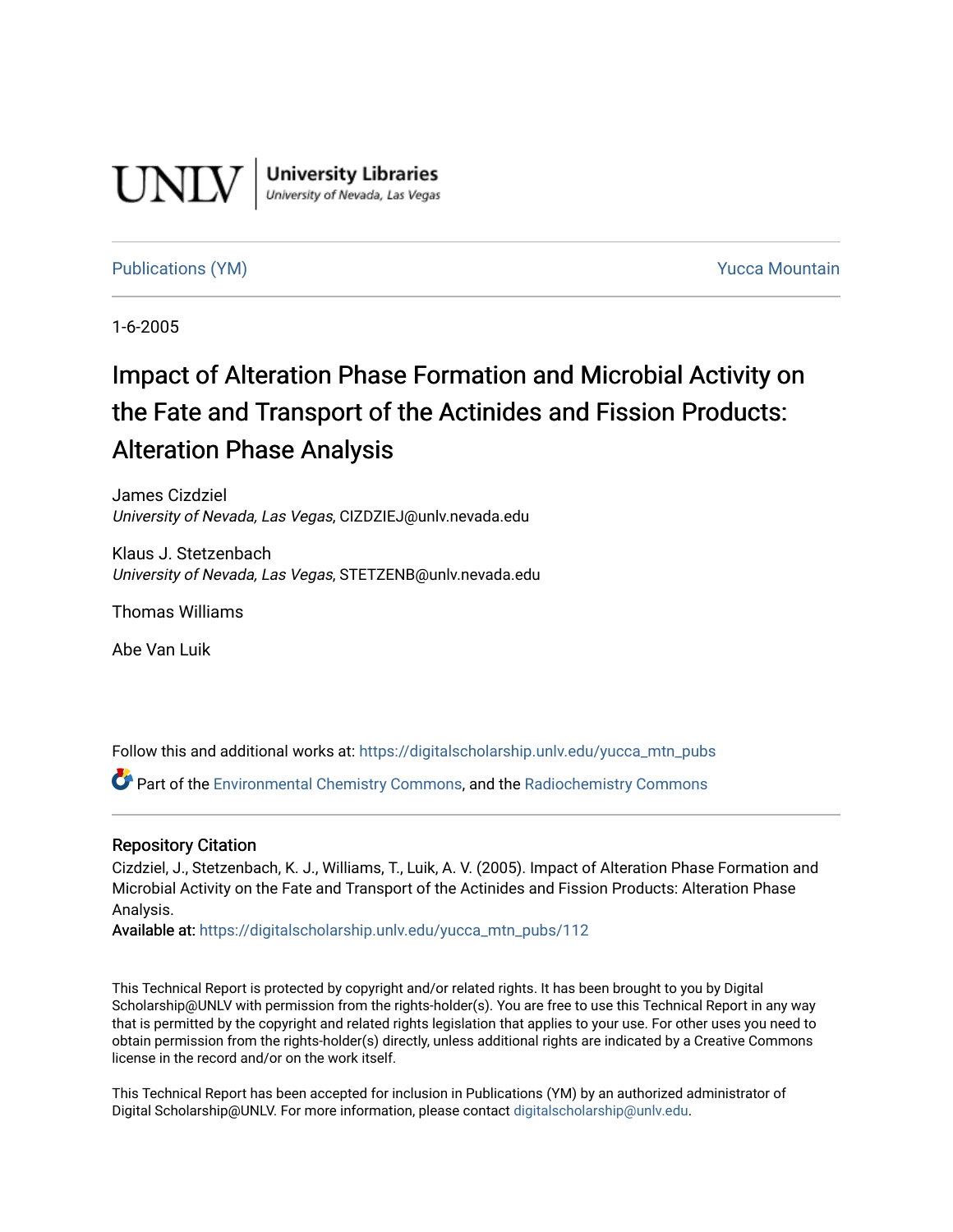

 $\overline{a}$ 

 $\sim$   $\sim$ 

<span id="page-1-0"></span>

# **DOCUMENT CHANGE NOTICE**

**(DCN)** 

| DCN No.<br>1<br><b>DOCUMENT TITLE:</b><br><b>DCN AUTHOR:</b>                                                                                                                                   | to DOCUMENT No.:<br>Document's last<br>SIP-UNLV-044<br><b>Revision No.: 0</b><br>Impact of Alteration Phase Formation and Microbial Activity on the Fate and<br>Transport of the Actinides and Fission Products: Alteration Phase Analysis<br><b>James Cizdziel</b>                                                                                                                                                                                                                                                                 |  |  |
|------------------------------------------------------------------------------------------------------------------------------------------------------------------------------------------------|-------------------------------------------------------------------------------------------------------------------------------------------------------------------------------------------------------------------------------------------------------------------------------------------------------------------------------------------------------------------------------------------------------------------------------------------------------------------------------------------------------------------------------------|--|--|
|                                                                                                                                                                                                |                                                                                                                                                                                                                                                                                                                                                                                                                                                                                                                                     |  |  |
|                                                                                                                                                                                                | Identify applicable affected page, section, paragraph, attachment, exhibit, table, figure, or other:                                                                                                                                                                                                                                                                                                                                                                                                                                |  |  |
|                                                                                                                                                                                                |                                                                                                                                                                                                                                                                                                                                                                                                                                                                                                                                     |  |  |
| uranium oxide (schoepite, etc.)."                                                                                                                                                              | In 2.0, Subtask 3, delete the $2^{nd}$ paragraph. Page 4<br>In 2.0, Phase 2, $1st$ paragraph, $1st$ sentence delete: "manganese oxyhydroxides", "manganite".<br>In 2.0, Phase 2, $1st$ paragraph, $2nd$ sentence delete: ", such as clay like phases observed during the<br>dissolution of borosilicate glass and the mineral alteration phases formed during the dissolution of<br>Page 5<br>In 2.0, Phase 2, $1st$ paragraph, $6th$ sentence delete: "Pu, Np"<br>In 2.0, Phase 2, $1st$ paragraph, delete the last two sentences. |  |  |
| In 6.0, $2^{nd}$ paragraph delete sentences 2-4. Page 7                                                                                                                                        |                                                                                                                                                                                                                                                                                                                                                                                                                                                                                                                                     |  |  |
| Page 7                                                                                                                                                                                         | In 9.0, delete "5. IPLV-011, "Measurements of Major Cations in Water Samples by the Flame Atomic<br>Absorption Spectroscopy System."" and "7. IPLV-030, "Preconcentration of Rare Earth Elements.""                                                                                                                                                                                                                                                                                                                                 |  |  |
| Approved by:<br>$P$ :<br>(Signature)<br>Print name:<br>QA Manager:<br>Print name:                                                                                                              | Date: $11/6/06$<br>Date: $11 - 6 - 06$<br>(Signature)                                                                                                                                                                                                                                                                                                                                                                                                                                                                               |  |  |
| QA Manager evaluated acceptability that it does not violate quality requirements, and for impacts to other<br>procedures; signature above documents this evaluation as successfully completed. |                                                                                                                                                                                                                                                                                                                                                                                                                                                                                                                                     |  |  |
|                                                                                                                                                                                                | Attach this DCN as first page of hard copies of document, if any.                                                                                                                                                                                                                                                                                                                                                                                                                                                                   |  |  |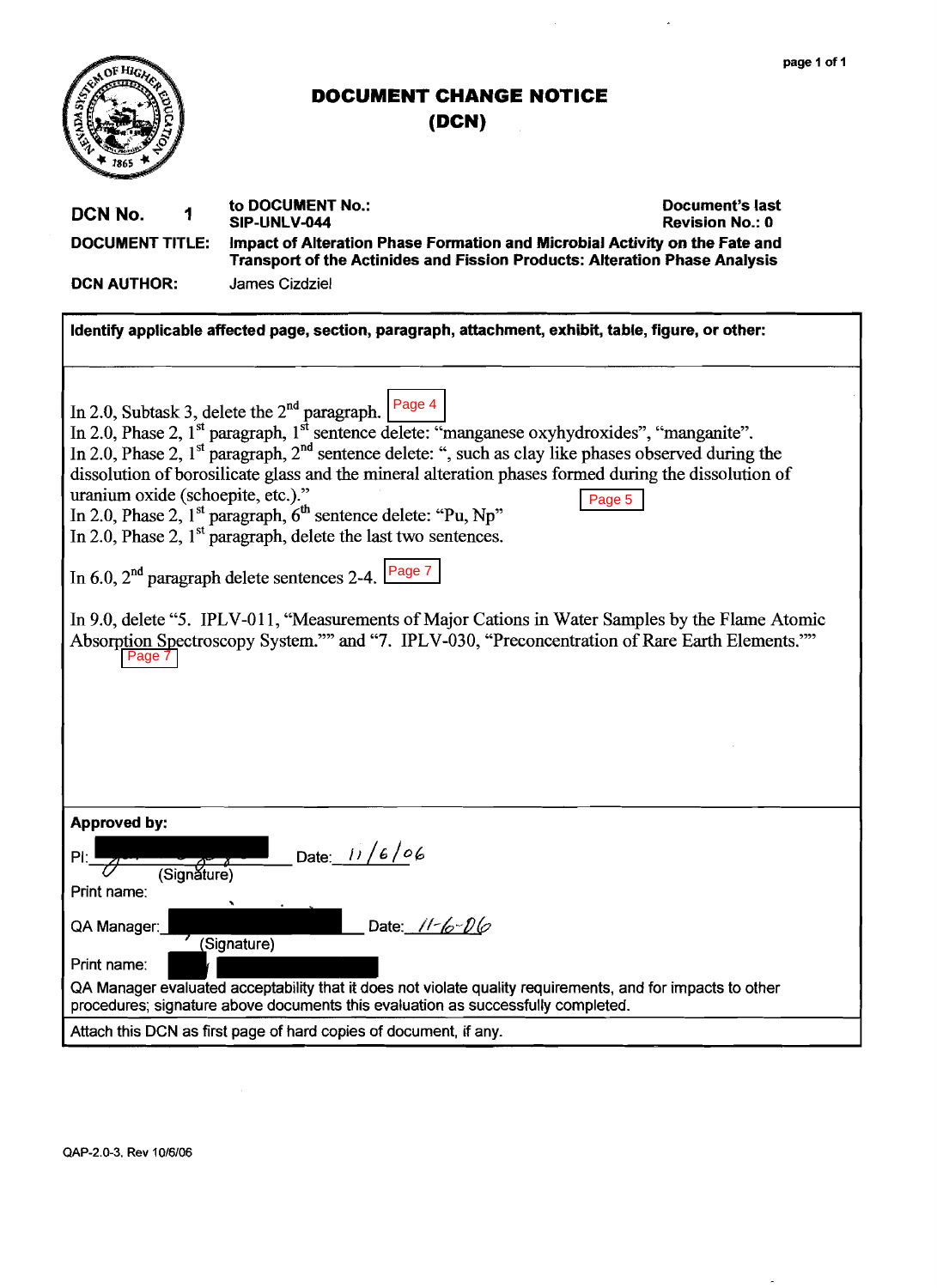

#### University and Community College System of Nevada (UCCSN) Scientific Investigation Plan (SIP)

| <b>Task Title:</b>      | <b>Impact of Alteration Phase Formation and Microbial</b><br>Activity on the Fate and Transport of the Actinides and<br><b>Fission Products: Alteration Phase Analysis</b> |                               |  |
|-------------------------|----------------------------------------------------------------------------------------------------------------------------------------------------------------------------|-------------------------------|--|
| <b>Task Number:</b>     | ORD-RF-03                                                                                                                                                                  |                               |  |
| <b>Document Number:</b> | SIP-UNLV-044                                                                                                                                                               |                               |  |
|                         | Revision: 0                                                                                                                                                                |                               |  |
| <b>Effective Date:</b>  | <b>January 6, 2005</b>                                                                                                                                                     |                               |  |
| <b>Author:</b>          | Co-Principal Investigator<br>James Cizdziel                                                                                                                                | $\frac{1-5-2c}{\text{Date}}$  |  |
| Approvals:              | Principal Investigator<br>Klaus Stetzenbach                                                                                                                                | $\frac{5}{\sqrt{2}}$          |  |
|                         | Project Director<br>Thomas Williams                                                                                                                                        | $\frac{1-5-200}{\text{Date}}$ |  |
|                         | <b>Fechnical Task Representative</b><br>Abe Van Luik                                                                                                                       | 1/6/05                        |  |
|                         | <b>QA</b> Manager<br>Amy Smiecinski                                                                                                                                        | $1 - 6 - 0.5$<br>Date         |  |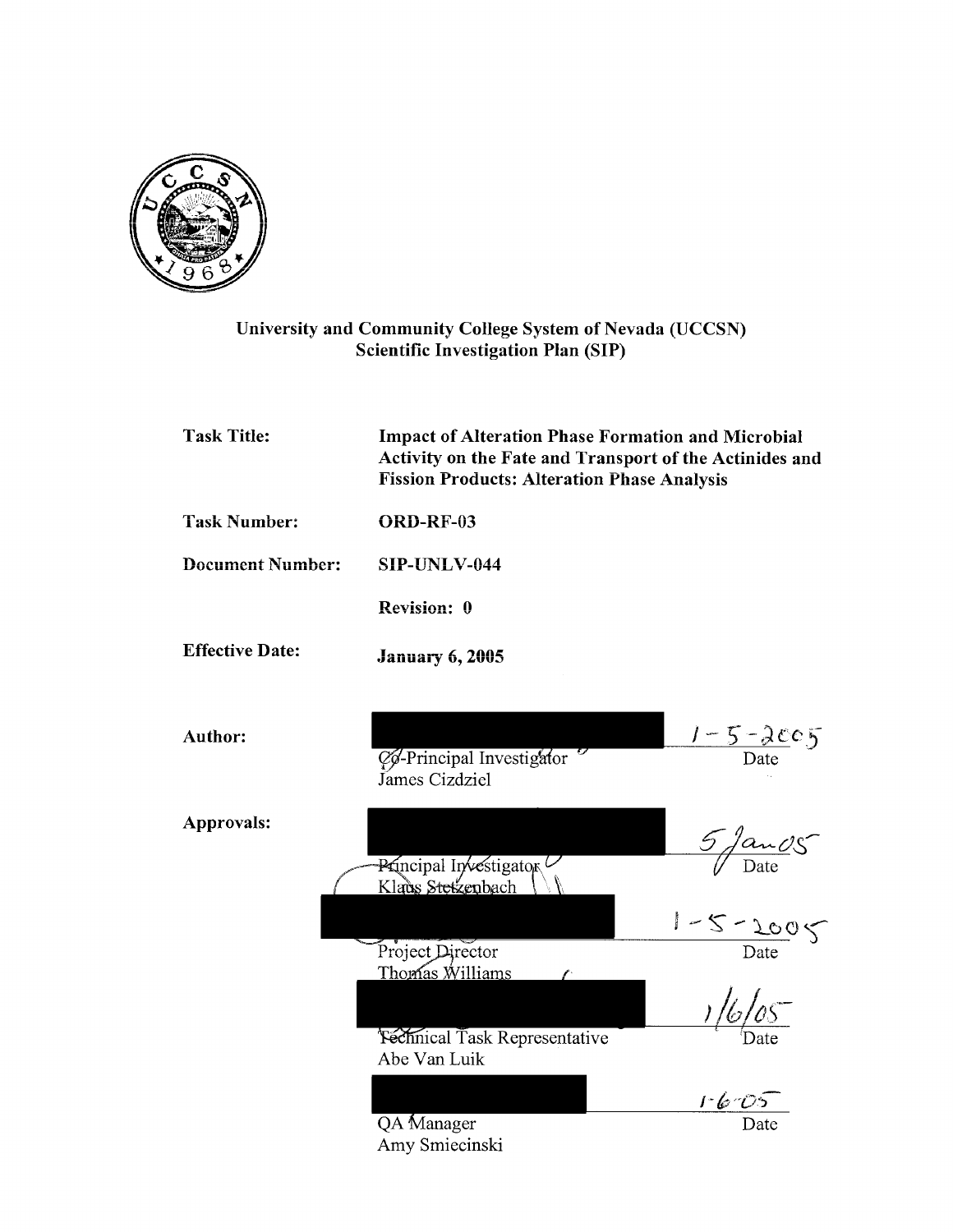# **REVISION HISTORY**

| <b>Number Date</b> | <b>Revision Effective</b> | <b>Description and Reason for Change</b> |
|--------------------|---------------------------|------------------------------------------|
| $\mathbf{0}$       |                           | $01/06/05$ Initial issue.                |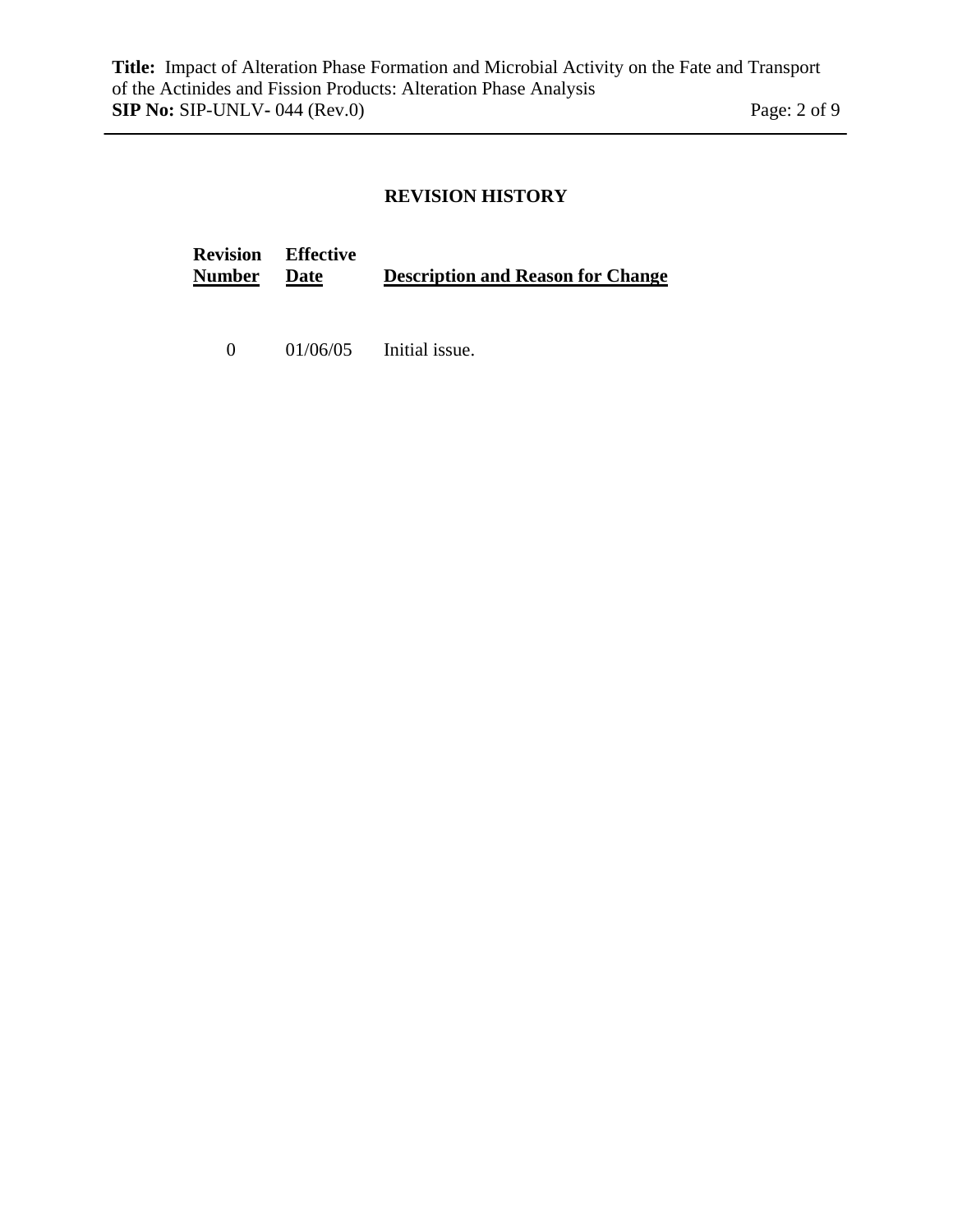#### **1.0 Scope and Objectives**

The study of the behavior and movement of radionuclides in the environment is significant to many projects of interest to Southern Nevada, especially for the proposed Yucca Mountain Repository, as well as to the nation-wide issues of radiological releases from a variety of scenarios. Understanding and predicting the release, transport, and fate of radionuclides, particularly the actinide elements, in the Mojave/Great Basin geology is an extremely challenging, multi-faceted problem. In support of the national program to deepen our understanding of the behavior of radionuclides in the environment and to better predict the performance of a geological repository at Yucca Mountain, researchers at UNLV, under a cooperative agreement between and UNLV Research Foundation and the U.S. Department of Energy (#DE-FC28-04RW12237), will examine two key fate and transport issues: the potential impact of microorganisms and the impact of the formation of alteration phases due to the corrosion of the waste package and waste forms on the chemistry, fate, and transport of radionuclides released from the site. Task ORD-RF-01 (SIP-UNLV-046) is focused on the influence of microorganisms. Task ORD-RF-02 (SIP-UNLV-045) involves surface complexation and solid dissolution studies. This task, titled Impact of Alteration Phase Formation and Microbial Activity on the Fate and Transport of the Actinides and Fission Products: Alteration Phase Analysis, entails method development and elemental characterization of select alteration phases generated in Task ORD-RF-02. All of this work is subject to QARD and University and Community College System of Nevada (UCCSN) Quality Assurance (QA) Program requirements.

Laser Ablation Inductively Coupled Plasma Mass Spectrometry (LA-ICP-MS) is a powerful analytical technique that focuses a laser beam on a target and sweeps ablated material into an ICP-MS where elemental and isotopic information can be obtained. LA-ICP-MS has become the method of choice for the determination of long-lived radionuclides in solid nuclear waste or contaminated environmental samples. The spot size of the laser (and resultant ablation craters) can be adjusted down to a few micrometers in diameter making the method particularly effective in microanalysis applications. The laser can target minute features of subsurface rock, such as secondary minerals, and repetitive sampling (firing) can provide depth profiles of the elemental and isotopic composition of samples.

The work covered in this SIP will focus on the development and application of LA-ICP-MS for the direct analysis of the alteration phases. The objective is to examine the localized chemistry of the alteration phase itself as well as the sorption or inclusion of the actinides into the alteration phases. Other corroborative techniques, such as the electron microprobe and the transmission electron microscope (TEM) may also be employed. Radionuclides can sorb or enter the alteration phase either through inclusion during the dissolution of the waste form (fuel pellet, borosilicate glass, etc.) or via sorption to the alteration phase from groundwater. We will work closely with Task ORD-RF-02 investigators in selection of samples and experimental parameters. The goal is to provide data and insight to Task ORD-RF-02 investigators, who will use the information to examine sorption and desorption behavior of key radionuclides onto the alteration phases formed during the corrosion of the waste forms, waste package, and structural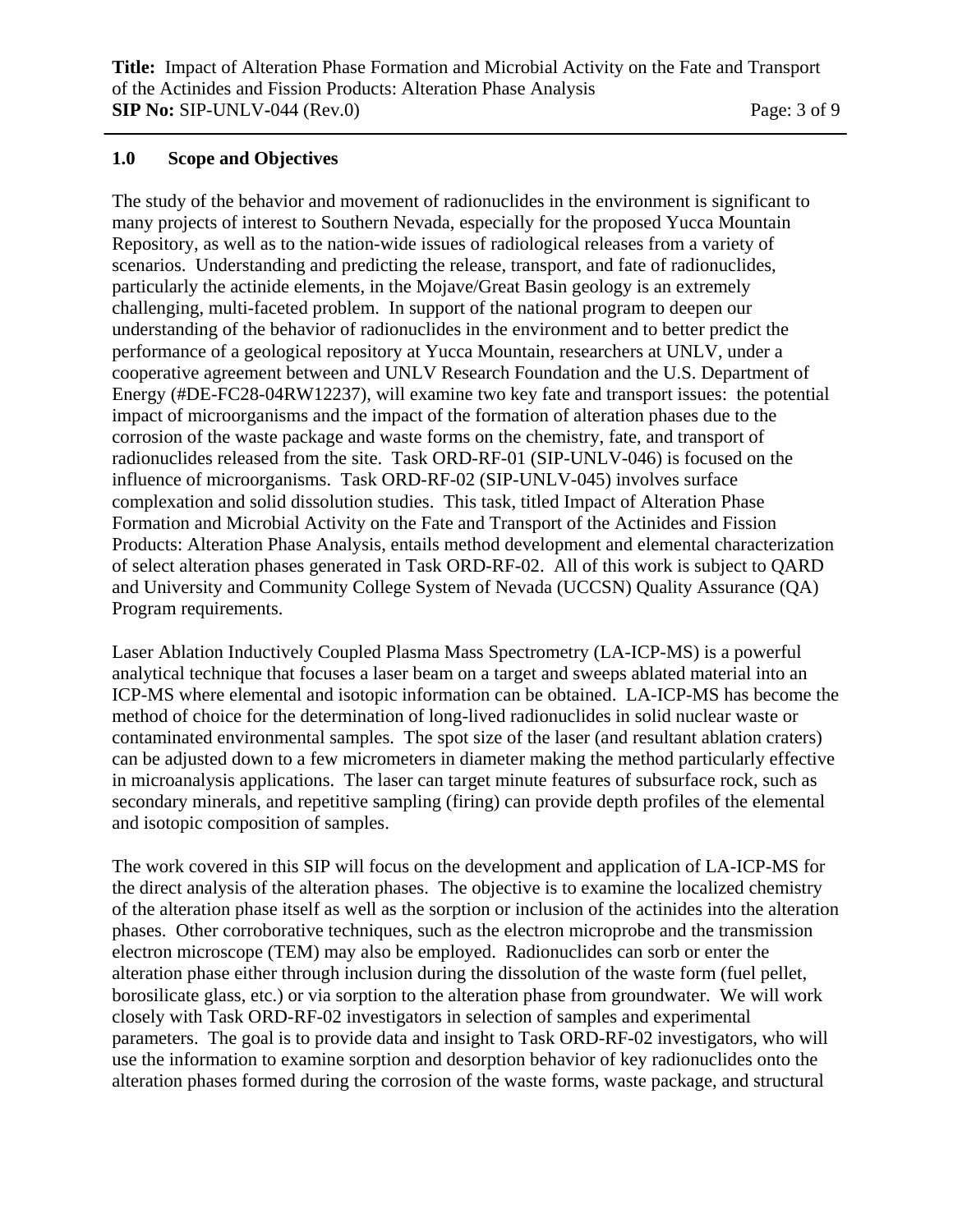<span id="page-5-0"></span>materials. This is information will shed light on the potential speciation, transport and fate of actinides in the repository environment.

# **2.0 APPROACH**

Phase 1: Preparation, Training and Method Development

Subtask 1: Complete SIP, personnel QA training, and selection and purchase of instrumentation. A Time-Of-Flight (TOF) mass analyzer was chosen because it is well-suited for multi-element analysis of fast transient signals.

Subtask 2: The laboratory will be prepared and new instrumentation installed. The LA system will be coupled to the new ICP-TOFMS and the analysts will be trained on the operation and software of the new system.

Subtask 3: This subtask involves method development and scoping work. Unlike solution analyses where generally there is ample sample volume to work with, the analytes of interest in this study may only exist in a thin film on the surface of the sample. To address this issue, we will conduct scoping experiments to maximize sensitivity. This may include changing instrumental parameters and using a large and/or moving spot size. A QA-approved standard (if available), in-house sample or synthetically prepared matrix containing a thin film of radionuclides will be used to conduct optimization experiments (systematically varying relevant parameters such as sweep gas rate, torch position, RF power, etc.). We will also explore adding small quantities of He and possibly other gases to the sweep gas to enhance transport properties. Molecular ions can also limit the performance of LA-ICP-MS due to isobaric interferences with analytes. It has been shown that oxide formation increases with increasing carrier gas flow rate possibly because ablated oxides are not completely dissociated in the plasma (Becker 2000). We will also vary gas flow rates, along with RF power, sampling depth and other parameters to minimize molecular ion formation that interfere with the analysis of actinides such as  $^{239}$ Pu.

One critical factor in this analysis is the particle size distribution (psd) of the ablated material. Particles greater than ~1.0 µm in diameter do not fully dissociate and ionize in the typical plasma of an ICP. Larger particles can lead to severe matrix effects and instrumental drift due to clogging of interface cones. Therefore, LA should ideally yield a relatively uniform psd with sizes below this cutoff. We propose to study the psd stemming from the ablation of samples under varying laser conditions (e.g., wavelength, pulse rate, spot size). Samples of ablated

**material will be collected on a filter downstream of the ablation cell and analyzed by TEM. The** goal of this scoping work is to determine optimal settings for producing the most stable signal and the greatest sensitivity. If large particles remain an issue, it may be necessary to employ some kind of chamber or filter, such as centrifugal device, to remove large particles from the gas stream. However, removing only the large particles may cause a bias in the results, particularly if the sample is not homogenous. A robust plasma is also necessary to disintegrate particles so settings such as RF power will also be evaluated. See DCN #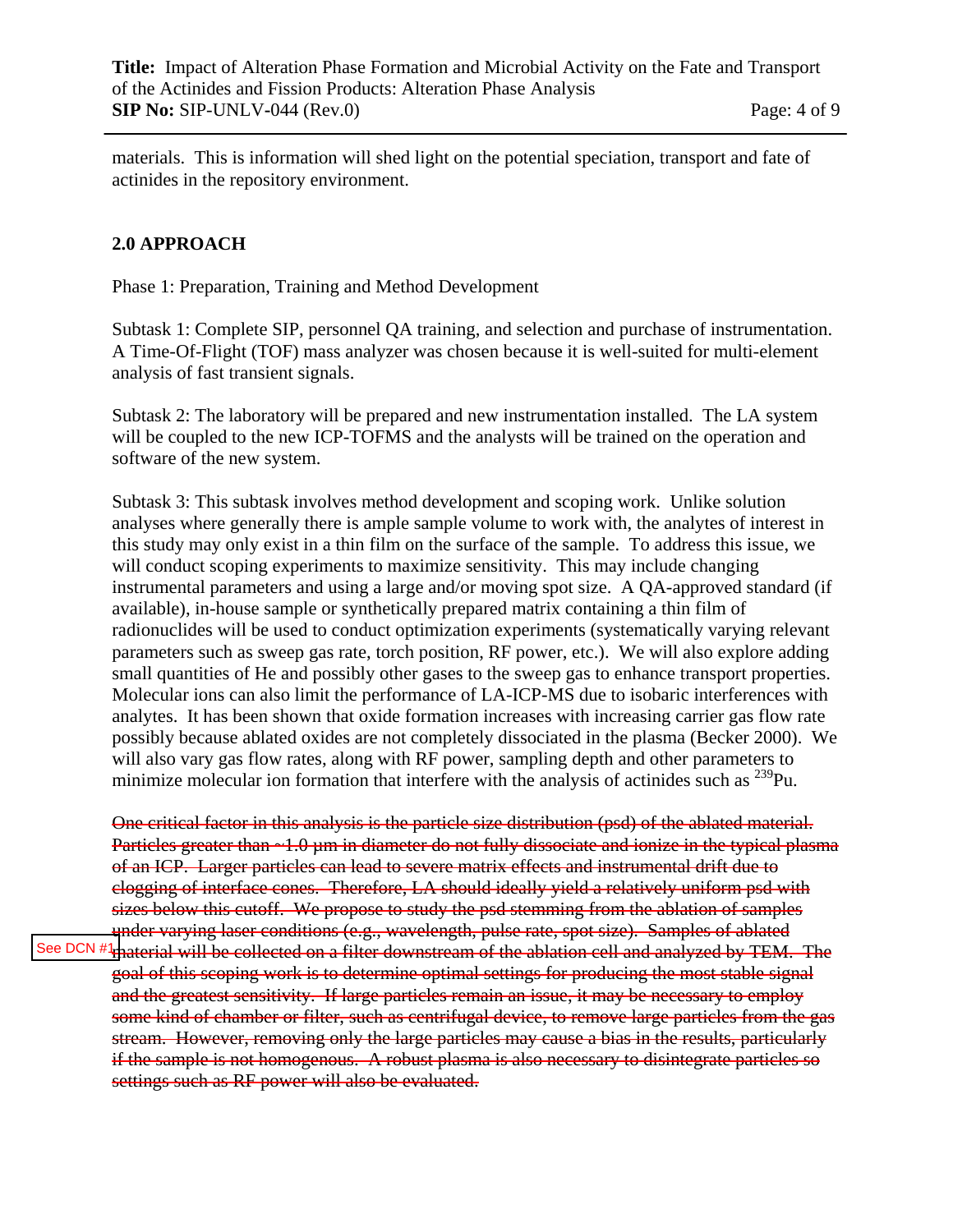<span id="page-6-0"></span>Whereas the scoping studies highlighted above are expected to yield important information, which will be included in the final report for information purposes, they will also be used to develop a new IPLV to obtain qualified data. The IPLV will be used to obtain quantitative elemental concentration data from unaltered mineral and alteration phase samples using LA-ICP-TOFMS, the focus of Phase 2.

Phase 2: Alteration Phase Analysis

Study of the sorption of the actinides and fission products to alteration phases will start with the same well-defined mono-mineralic phases (e.g., manganese oxyhydroxides, goethite, manganite) investigated in the surface complexation task (ORD-RF-02). As the project continues, the technique will be applied in the investigation of more complex alteration phases, such as claylike phases observed during the dissolution of borosilicate glass and the mineral alteration phases formed during the dissolution of uranium oxide (schoepite, etc.). Specific samples to be analyzed cannot be determined at this time because they will depend on the results of both the [See DCN #1](#page-1-0)scoping studies and Task ORD-RF-02. Samples from Task ORD-RF-02 will be transferred via chain-of-custody procedures. Identification and control of samples will follow QAP-8.0. LA-ICP-MS and possibly the electron microprobe and TEM will be used to examine the potential inclusion of the actinides (e.g., U,  $\overrightarrow{Pu}$ ,  $\overrightarrow{Np}$ ) in the alteration phase samples during the dissolution of actinide-bearing waste forms. Profiles of elemental composition with depth from sample surface will be established. The goal is to characterize the test samples by quantifying select elements (e.g., Ti, V, Cr, Mn, Fe, Co, Ni, Cu, Zn) and radionuclides in the alteration phases.

Both the scoping studies and subsequent work using an approved IPLV will be documented in the scientific notebook. Any special environmental conditions or controls will be described in the corresponding IPLV or scientific notebook. Any processes not addressed in the IPLV will be documented in the scientific notebook. The skills of the personnel contributing to the project are outlined in their position descriptions. There are no special training requirements for this work beyond the education and experience requirements of each employee's position description. There is no plan to conduct field surveys as part of this work.

Phase 3: Task Close-Out

The final phase of the project involves closing out the task and includes report writing and technical and QA reviews.

#### **3.0 SCHEDULE OF WORK**

The research will be conducted in 3 phases. Phase 1 involves preliminary scoping work  $(-6-8)$ months) to develop and optimize the LA technique for the various sample matrices. There will be no qualified data associated with this scoping work; it is for informative purposes only and may be used to establish a new IPLV for LA-ICP-MS. In phase 2, we will use the methods developed in phase 1 to characterize a number of samples generated from the surface complexation task. Phase 3 will focus on those items necessary for closing out the task, including all the QA reviews and preparation of the final report.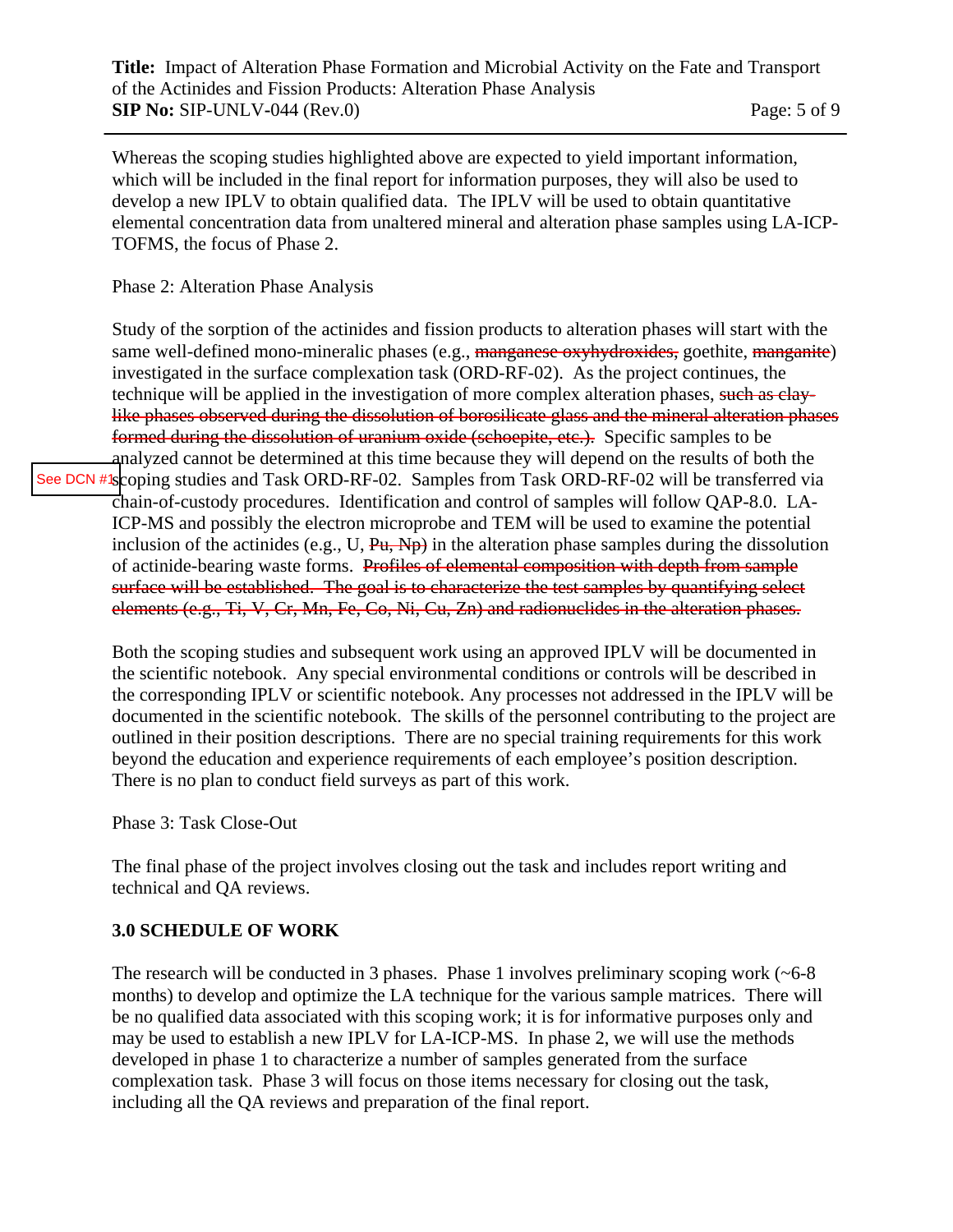Since the majority of the work being conducted involves method development, there is no set schedule. Reports summarizing the progress of this study will be submitted quarterly. In accordance with QAP-3.6, Q data will be submitted to the UCCSN Technical and Electronic Data specialist for entry into the UCCSN Technical Data Archive (TDA). Q submissions will consist of data that have been verified using the check lists included in the appropriate instrument IPLV and for which the associated scientific notebook has been reviewed both for QA and technical content. QA records will be submitted to the UCCSN Records Office within 60 days following the completion of the project.

#### **4.0 INTERFACE CONTROLS**

| <b>External Interfaces</b>                |                                                                            |
|-------------------------------------------|----------------------------------------------------------------------------|
|                                           | DOE Technical Representative: Abe Van Luik                                 |
| <b>Internal Interfaces</b>                |                                                                            |
| Principal Investigator: Klaus Stetzenbach |                                                                            |
| $Co-PI:$                                  | James Cizdziel                                                             |
| Investigators:                            | Vernon Hodge                                                               |
| Analysts:                                 | Caixia Guo, Kaz Lindley, Tatjana Jankovic, Julie Bertoia, Jeanette Daniels |
| Students:                                 | Joseph Lloren, David Edwards                                               |

#### **5.0 EQUIPMENT AND INSTRUMENTATION**

The specific equipment used for each measurement will be documented in the scientific notebook or other QA record. Documentation will include the instrument manufacturer, model, and serial number. The calibration, accuracy, and precision requirements for all equipment are to be described in the corresponding IP. Analytical instruments will be calibrated before each use (where applicable). All Measurement and Test Equipment (MT&E) will be protected by storage in a locked laboratory or cabinet to prevent loss and tampering.

The ICP-TOFMS will be calibrated in-house. Other equipment that may be used includes analytical balances and pipettors. Balances will be calibrated annually by Bechtel .The reference mass set used to check working mass sets is calibrated every two years by an organization on the Qualified Supplier List (QSL). Calibrations of Pipettors are checked annually. Calibrations and calibration checks will be performed by HRC staff or by an organization on the QSL. A JEOL-8900 Electron Probe Microanalyzer, JEOL JSM-5600 Scanning Electron Microscope (SEM), and a Transmission Electron Microscope (TEM), all housed at the UNLV campus, may also be used to provide images and qualitative information on the distribution of elements on sample surfaces.

#### **6.0 STANDARDS/PROCUREMENTS/SUBCONTRACTS**

All standards used must come from NIST, a qualified supplier, or the basis of acceptance reviewed and approved by the QA Manager in accordance with QAP-12.0 "Control of Measuring and Test Equipment," before standards are used for quality affecting work.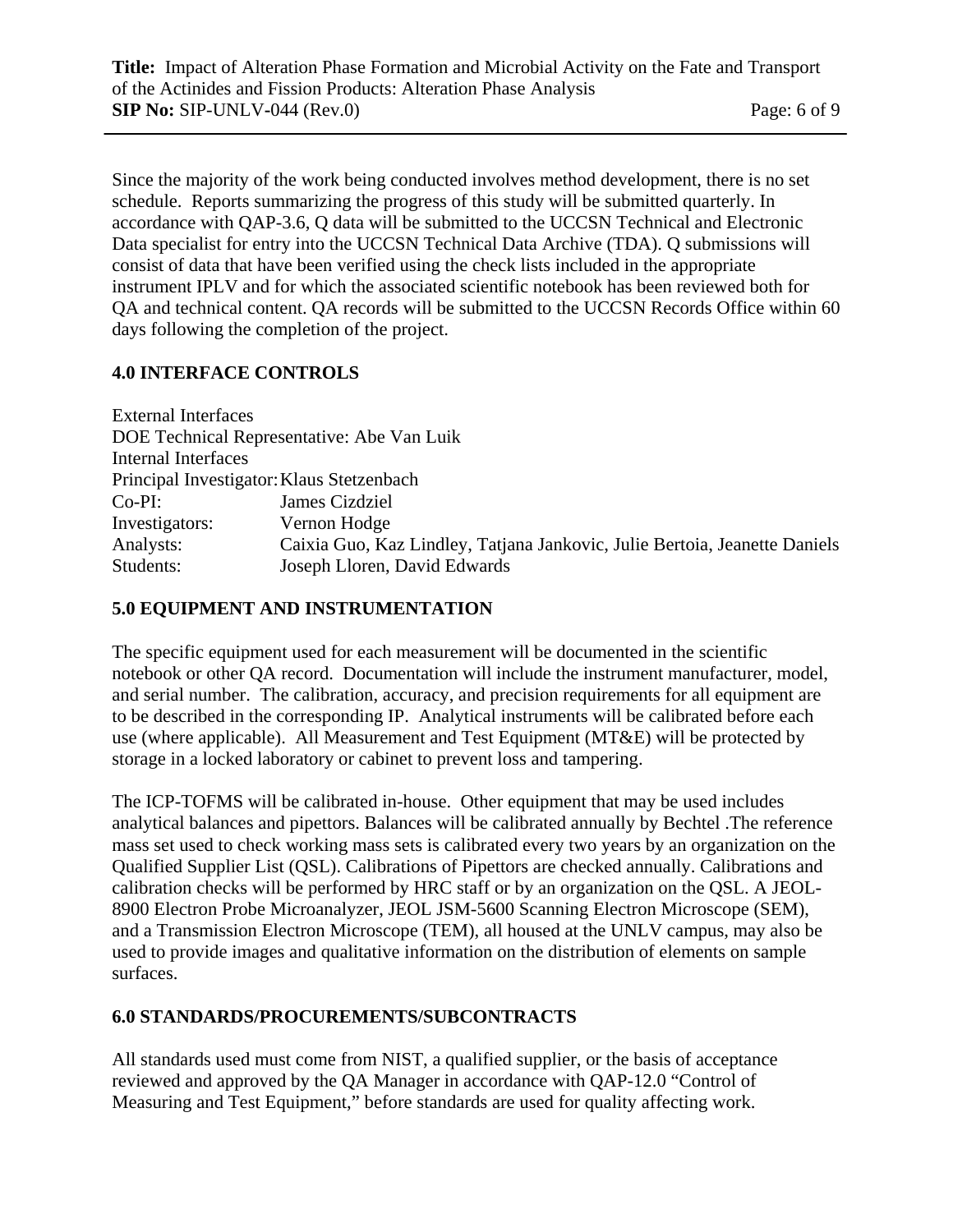[See DCN #1](#page-1-0)

<span id="page-8-0"></span>To the extent possible, we will use solid reference materials from the USGS, NIST, NBL or other sources to calibrate and monitor accuracy during analyses. If a suitable standard is not available (i.e., similar matrix), we will attempt calibration by introducing liquid standards into a desolvating nebulizer and using the dry aerosol to flush the ablation cell. In short, the idealized mixing of the nebulized calibration solutions with laser-ablated material will be used in a matrixmatched standard addition calibration procedure. Note: For samples that readily ablate (e.g., silicates) as apposed to melt and evaporate (pure metals) there is evidence that little isotopic fractionation occurs in the ablation process but rather stems form the ICP process and the changing psd of ablated material.

Calibration items and services are procured in accordance with QAP-7.0. No subcontractors are expected to be used in this work.

#### **7.0 SOFTWARE and MODELS**

No software will be developed in this study. The software packages used in this study include 1) The analytical instrumentation software used for data acquisition, and 2) Spreadsheet software such as Quattro Pro or Excel for data reduction. Any macros used in Excel, etc. will be qualified and documented. Use of the analytical instrumentation data acquisition and spreadsheet software will be documented or referenced, along with the specific version used, in the instrument scientific notebook or other QA record. Control of electronic data is addressed in each IPLV that involves electronic data management, primarily instrument system IPLVs. No models will be developed for or used during this study.

#### **8.0 PROCUREMENTS and SUBCONTRACTS**

Calibration standards will be purchased directly from NIST or qualified vendors. The basis for acceptance of any standards that are not available from a qualified supplier will be documented in the scientific notebook. Balances and pipettors will be calibrated annually by a qualified supplier.

#### **9.0 IMPLEMENTING PROCEDURES**

- 1. IPLV-003, "Analytical and Top Loading Balance Use".
- 2. IPLV-008, "Measurements of Anions in Water Samples by the Ion Chromatography System."
- 3. IPLV-8.3, "Groundwater sample collection and control"
- 4. IPLV-009, "Measurement of Trace Elements in Water Samples by the Inductively Coupled Plasma Mass Spectroscopy (ICP-MS)."
- 5. IPLV-011, "Measurements of Major Cations in Water Samples by the Flame Atomic Absorption Spectroscopy System."
- 6. IPLV-017, "Pipettor Use and Calibration Check." [See DCN #1](#page-1-0)
	- 7. IPLV-030, "Preconcentration of Rare Earth Elements."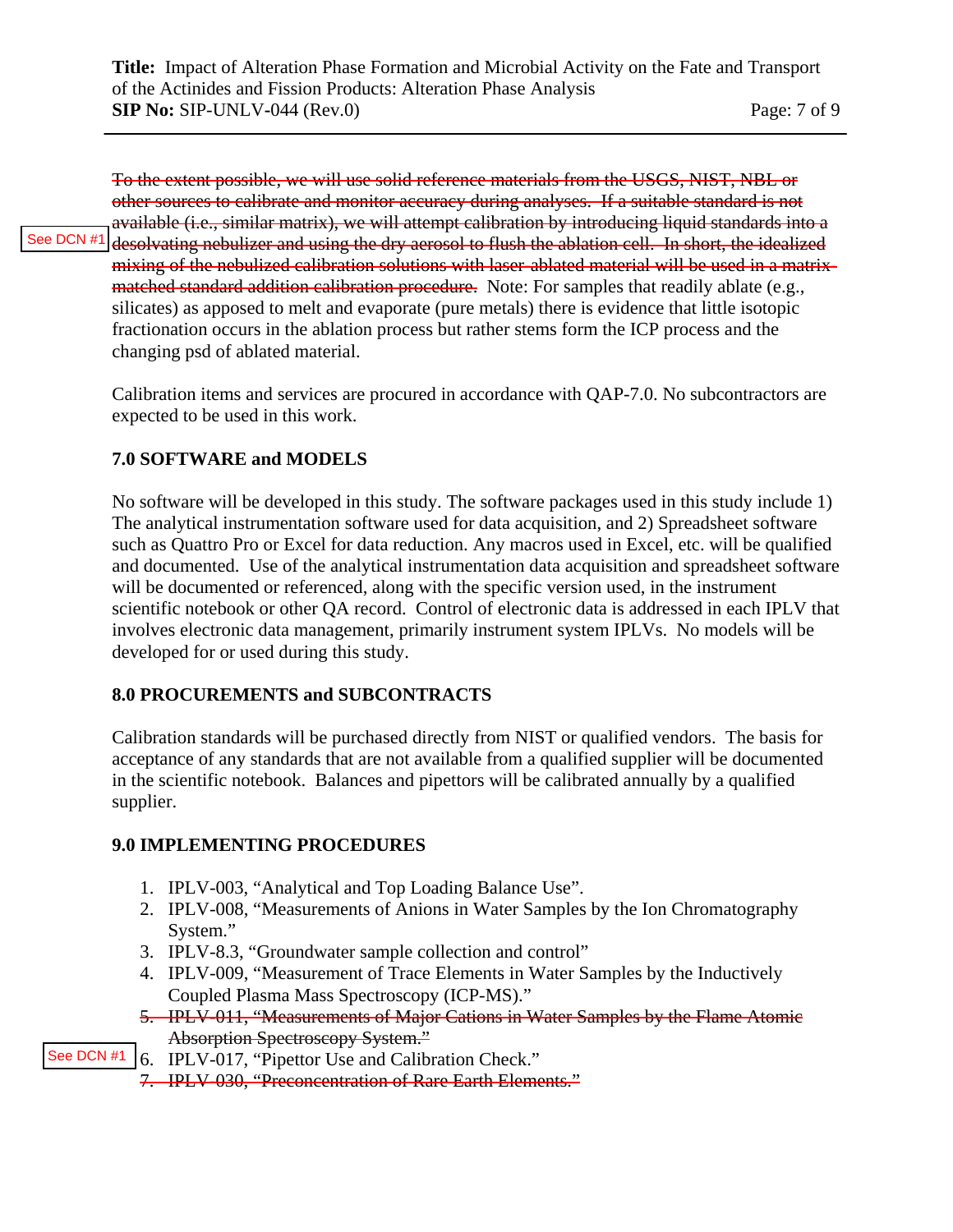New IPs: IPs for the LA-ICP-TOFMS of minerals will be driven by Scientific Investigation Control, QAP 3.0, until the process becomes stable enough for the IP to be written.

## **10.0 HOLD POINTS**

There are no prerequisites or hold points associated with this work. Decision points associated with the analytical measurements are addressed by use of quality controls to indicate when there is an analytical or other problem which needs action described in the IPLVs.

# **11.0 QUALITY CONTROL**

Precision will be addressed through the analysis of replicates. Accuracy will be evaluated using initial and continuing calibration verifications, and standard reference materials (when available).

#### **12.0 DATA RECORDING, REDUCTION, AND REPORTING**

When possible, data packages consisting of the hard copies of raw data generated from each instrument will be referenced by the analysis date and will be attachments to the scientific notebook. Data recording requirements for each scientific notebook are described in the corresponding IPLV. For the ICP-MS results, a summary of data generated from instruments is exported to a spreadsheet (Microsoft Excel) where final data reduction is performed. A hard copy of the spreadsheet containing the reduced data will be included in the data package. If transferred electronically, the data will be zipped to document that there was no data corruption in the process. The final verified reduced data for submittal to the TDA will be controlled in accordance with QAP-3.1. If data is obtained that is unqualified, it will be used for corroboration only and no conclusions will rely solely on that data.

#### **13.0 REVIEWS AND VERIFICATIONS**

Internal verification of all data will be performed by someone other that the originator to check compliance to the procedures and to verify the accuracy of the data reduction. Internal technical review will be performed and documented on the data, scientific notebooks, all reports, and journal articles (non-deliverables) generated in this task. In addition, QA review will be conducted on plans, procedures, data, scientific notebooks, and qualified reports. Any report of data generated without full internal verification will be labeled as "preliminary" data. Data review and verification will include the following: check for compliance with criteria described in each procedure and visual inspection and comparison of the data to be submitted to the TDA to that of the reduced data to ensure accuracy. Data will be acceptable when the data review and verification steps are successfully completed.

#### **14.0 RECORDS AND DELIVERABLES**

QA records are handled in accordance with QAP 17.0, "Quality Assurance Records." Records designated as QA records in the UCCSN QAPs and IPLVs listed include but are not limited to: